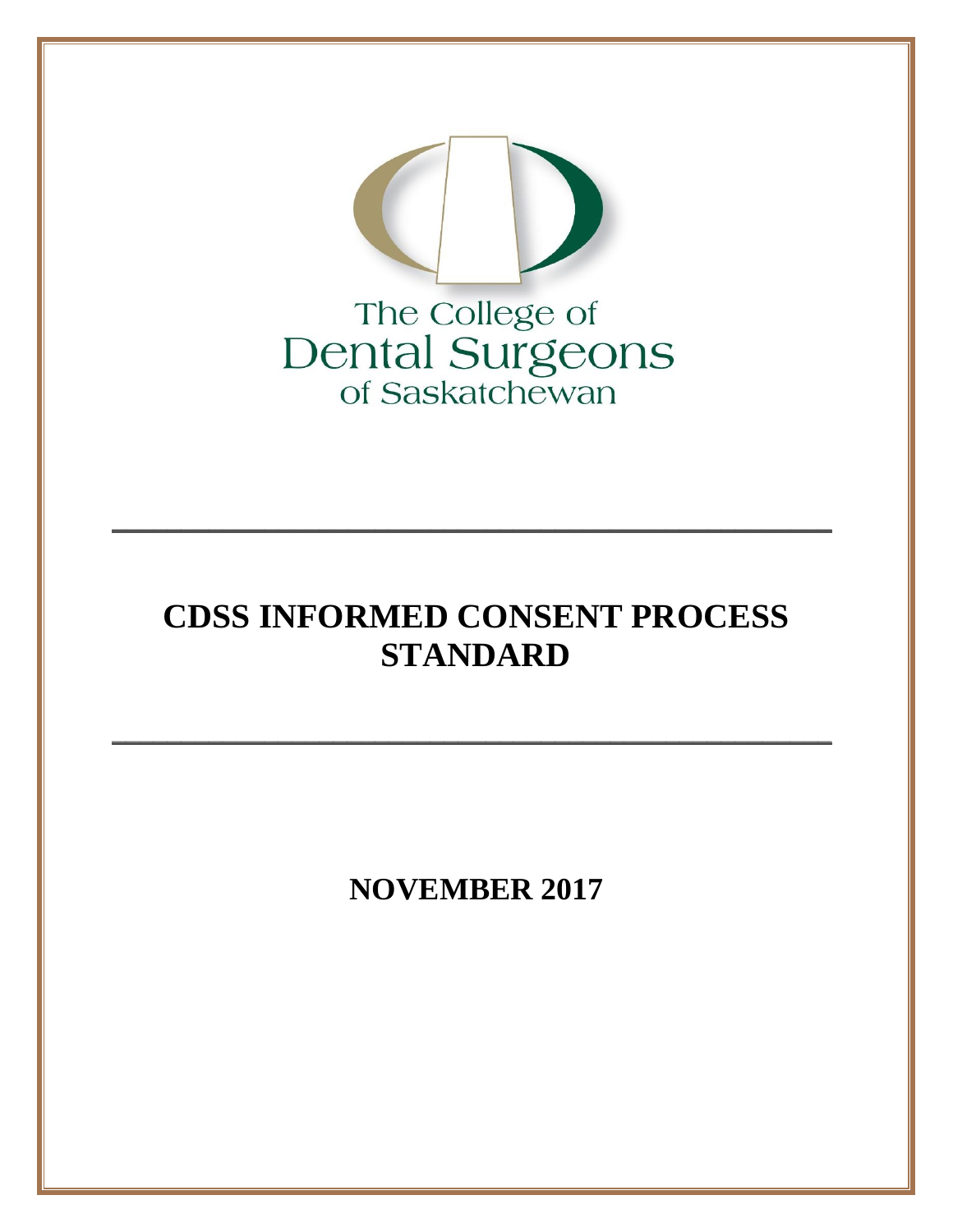

## **CDSS Informed Consent Process Standard**

(Members may wish to consult with their personal legal counsel to address their specific circumstances)

#### 1. **General Consent**

Members must obtain general consent to gather and maintain personal health information. In Saskatchewan, The Health Information Privacy Act legislates the gathering, maintenance, storage, use, sharing and disposal of personal health information.

2. Members must obtain general consent for the gathering of other personal information and electronic data. The Personal Information and Protection of Electronic Data Act (PIPEDA) governs the gathering, maintenance, storage, use, sharing and disposal of personal information and electronic data (basic personal data, billing information and data) .

#### 3. **Informed Consent**

Informed consent is a principle based on good communication of appropriate information and the right of each person to determine what will be done to his or her body and by whom. Informed consent guarantees each person the right to refuse treatment, to consent to treatment, and to withdraw consent to treatment.

#### 4. **Informed Consent Process**

Dentists have a legal and moral responsibility to act in the best interests of their patients. This includes providing advice to patients in an appropriate and understandable manner given the patient's capacity and respecting the patient's right to self-determination of their health through consent. Informed consent is a continual process, not a single event, a signature or a form letter.

- 5. There are two types of consent that occur within the profession of dentistry:
	- a) Implied consent
		- i. Implied consent is sufficient in the following situations:
			- 1. Emergency situations where a delay could be hazardous to a patient's life.
			- 2. Examinations (not including radiographic imaging)
			- 3. A dental procedure that the patient has previously had performed on him or her if the following conditions are met:
				- a. The patient has previously had documented informed consent for this type of procedure at the same dental office
				- b. The risks, limitations, and benefits for the planned treatment are the same as for the previous treatment for which informed consent was obtained.

#### b) **Express or informed consent**

i. Given after disclosure of all information reasonable under the circumstances, which allows a competent person to make an intelligent decision on their future treatment. The level of disclosure by a dentist to a patient is measured by the patient's informational needs meaning what they believe they need to make a proper choice for themselves. Since different patients have different needs for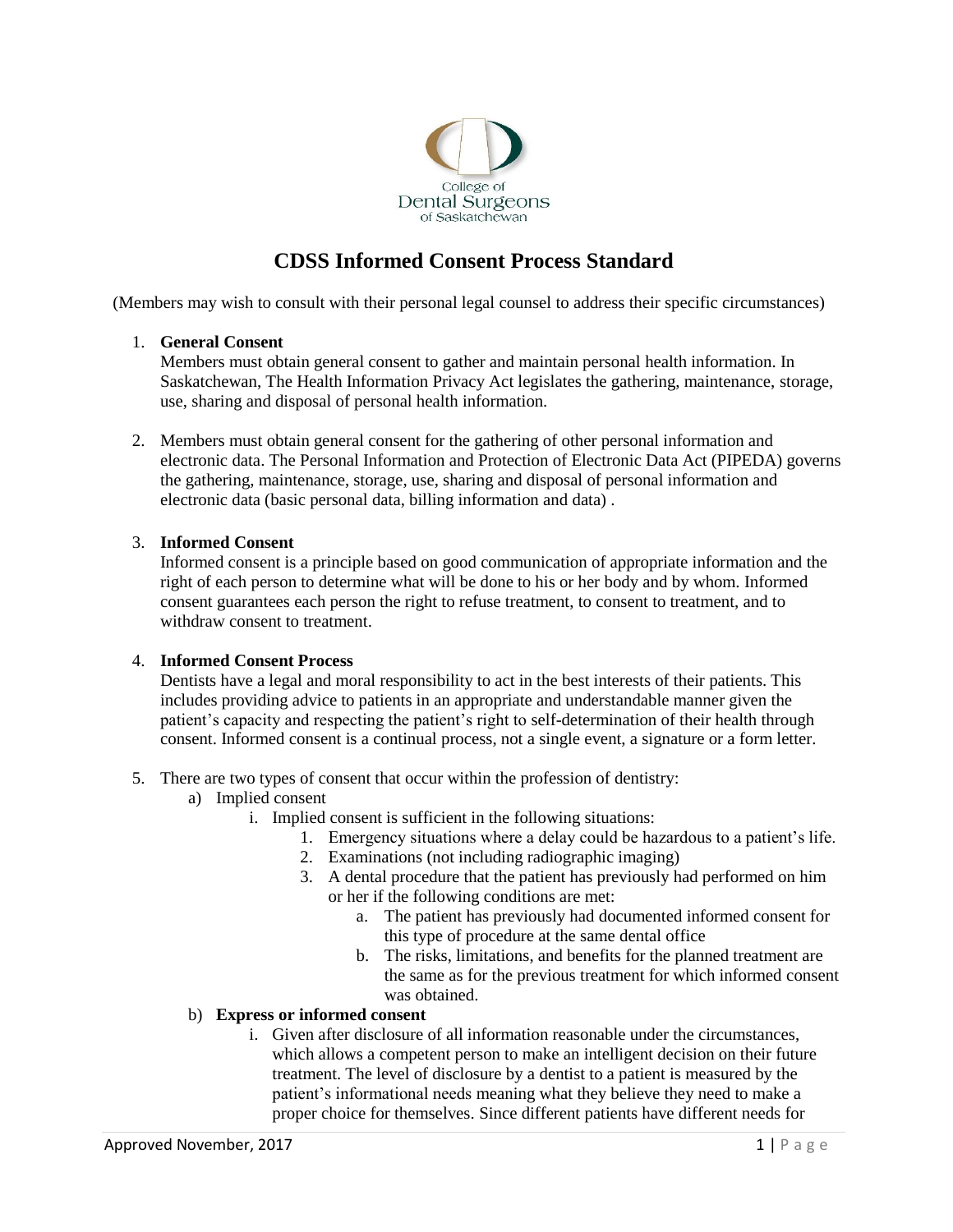information, the scope of disclosure will vary even among patients with the same condition. An example is a procedure beyond a simple examination such as Imaging procedures, surgery, extractions, fixed and removable prostheses, orthodontics, implants, sedation, endodontics, and non-surgical procedures that may cause change or harm to the body. all experimental procedures.

- 6. Patients are entitled to know whether the provider is or will be a General Dentist, Specialist, Dental Assistant, Dental Hygienist, Dental Therapist or other.
- 7. Oral and written consent are legally acceptable, however, oral consent should be confirmed in writing and documented in the patient's chart. Signatures on forms have no meaning if the information on the forms has not been clearly articulated and understood by the patient. Consent forms do not absolve a dentist from liability when the dentist feels it is against his/her better judgment but the patient is insisting that this is the way they want it done. A consent form by itself is insufficient to ensure informed consent has been given.
- 8. Not all patients have the capacity to provide consent, so consent should be obtained from someone legally allowed to do so and consent should include the articulation and understanding of the costs involved.
- 9. There is no current authority in Saskatchewan, Statutory or Regulation, which bases consent on age. If a patient is capable of understanding the appropriate information provided to them, they can provide consent regardless of age. Thorough documentation of the process is prudent. Furthermore, if a parent or other party will be implicated as a 'payer' for the services proposed for consent, it would be prudent to obtain permission to approve the payment.
- 10. Further documentation beyond a consent/disclaimer form is required when patients choose not to accept or receive treatment. A disclaimer form could be useful when patients refuse to have recommended appropriate imaging performed or when they refuse to accept antibiotic prophylactic treatment.
- 11. Consent forms should include the following information:
	- a) Patient's name, address and age;
	- b) Language and terminology that your patients will understand
	- c) General description of the condition;
	- d) Specific, potential or Differential Diagnosis;
	- e) Reasonable options for treatment that may include no treatment;
	- f) Nature and purpose of recommended treatment;
	- g) Risks, benefits of proposed treatment and consequences of no treatment;
	- h) Realistic outcome of treatment (aesthetic, functional or limitations);
	- i) Estimated costs of proposed treatment;
	- j) Who will provide the treatment and follow up.
	- k) Signatures of the patient and a witness.
- 12. The dentist should be certain that the patient has consented to treatment.
- 13. Members must not make a misrepresentation respecting a remedy, treatment or device.
- 14. Members must provide patients or their legal guardian with the opportunity to have their questions answered.
- 15. Members should be aware of the adage 'before treatment it's an explanation; after harm happens, it's an excuse'.